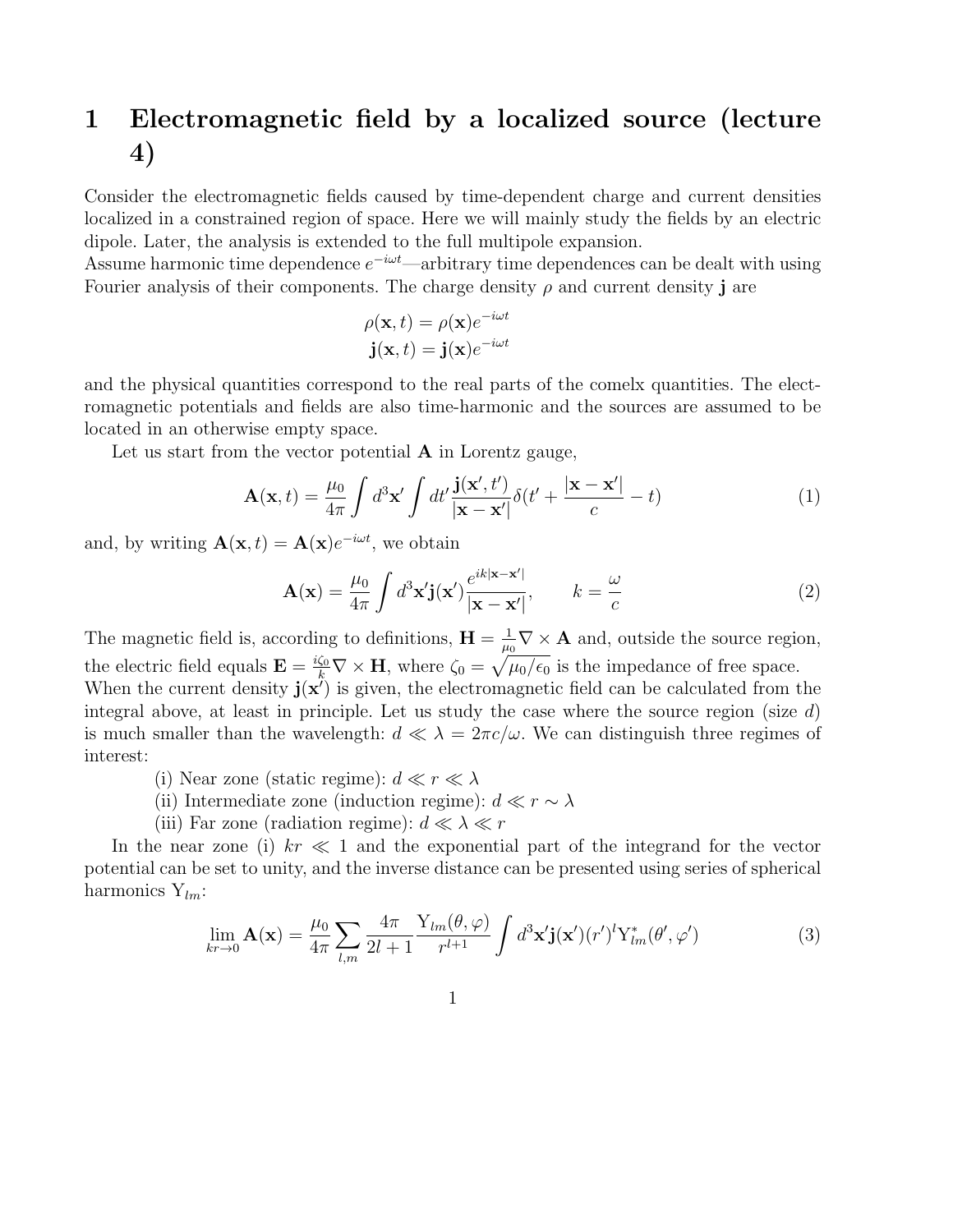We can see that the near fields vary harmonically in time but are static in their character: no wave solution follows for the spatial dependence. Above, we have made use of the relation

$$
\frac{1}{|\mathbf{x} - \mathbf{x}'|} = 4\pi \sum_{l,m} \frac{1}{2l+1} \frac{r_<^l}{r_>^{l+1}} Y_{lm}^*(\theta', \varphi') Y_{lm}(\theta, \varphi)
$$
(4)

In the far zone (iii),  $kr \gg 1$  and the exponential part of the vector potential varies strongly and dictates the character of the vector potential. We can approximate

$$
|\mathbf{x} - \mathbf{x}'| \approx r - \hat{\mathbf{n}} \cdot \mathbf{x}', \qquad \hat{\mathbf{n}} = \frac{\mathbf{x}}{|\mathbf{x}|} = \frac{\mathbf{x}}{r}
$$
 (5)

When the leading term is desired in  $kr$ , the inverse distance can be replaced by r. The vector potential is of the form

$$
\lim_{kr \to \infty} \mathbf{A}(\mathbf{x}) = \frac{\mu_0}{4\pi} \frac{e^{ikr}}{r} \int d^3 \mathbf{x'} \mathbf{j}(\mathbf{x'}) e^{-ik\hat{\mathbf{n}} \cdot \mathbf{x'}}
$$
(6)

Therefor, the vector potential behaves like an outgoing spherical wave  $(e^{ikr}/r)$  with angular dependence. It can be shown that the electromagnetic field is also of the form of a spherical wave and thus is a radiation field. (Note that this part of the analysis is vlid for localized source regions of arbitrary size.)

Now that  $kd \ll 1$  the integral can further be developed into series:

$$
\lim_{kr \to \infty} \mathbf{A}(\mathbf{x}) = \frac{\mu_0}{4\pi} \frac{e^{ikr}}{r} \sum_n \frac{(-ik)^n}{n!} \int d^3 \mathbf{x'} \mathbf{j}(\mathbf{x'})(\hat{\mathbf{n}} \cdot \mathbf{x'})^n \tag{7}
$$

where the magnitude for the *n*th term is  $(1/n!) \int d^3x' \mathbf{j}(\mathbf{x}') (k \hat{\mathbf{n}} \cdot \mathbf{x}')^n$  and thus becomes rapidly smaller with increasing  $n$ . In this case, the main contribution to radiation comes from the first non-vanishing term in the sum.

In the intermediate zone (ii), all powers of  $kr$  need to be accounted for, and no simple limits can be taken. The vector potential is then written with the help of the expansion for the exact Green's function in the form

$$
\mathbf{A}(\mathbf{x}) = \mu_0 i k \sum_{l,m} h_l^{(1)}(kr) Y_{lm}(\theta, \varphi) \int d^3 \mathbf{x'} \mathbf{j}(\mathbf{x'}) j_l(kr') Y_{lm}^*(\theta', \varphi')
$$
(8)

where we have made use of the expansion

$$
\frac{e^{ik|\mathbf{x}-\mathbf{x}'|}}{4\pi|\mathbf{x}-\mathbf{x}'|} = ik \sum_{l=0}^{\infty} j_l(kr_<)h_l^{(1)}(kr_>) \sum_{m=-l}^{l} Y_{lm}^*(\theta', \varphi') Y_{lm}(\theta, \varphi)
$$
(9)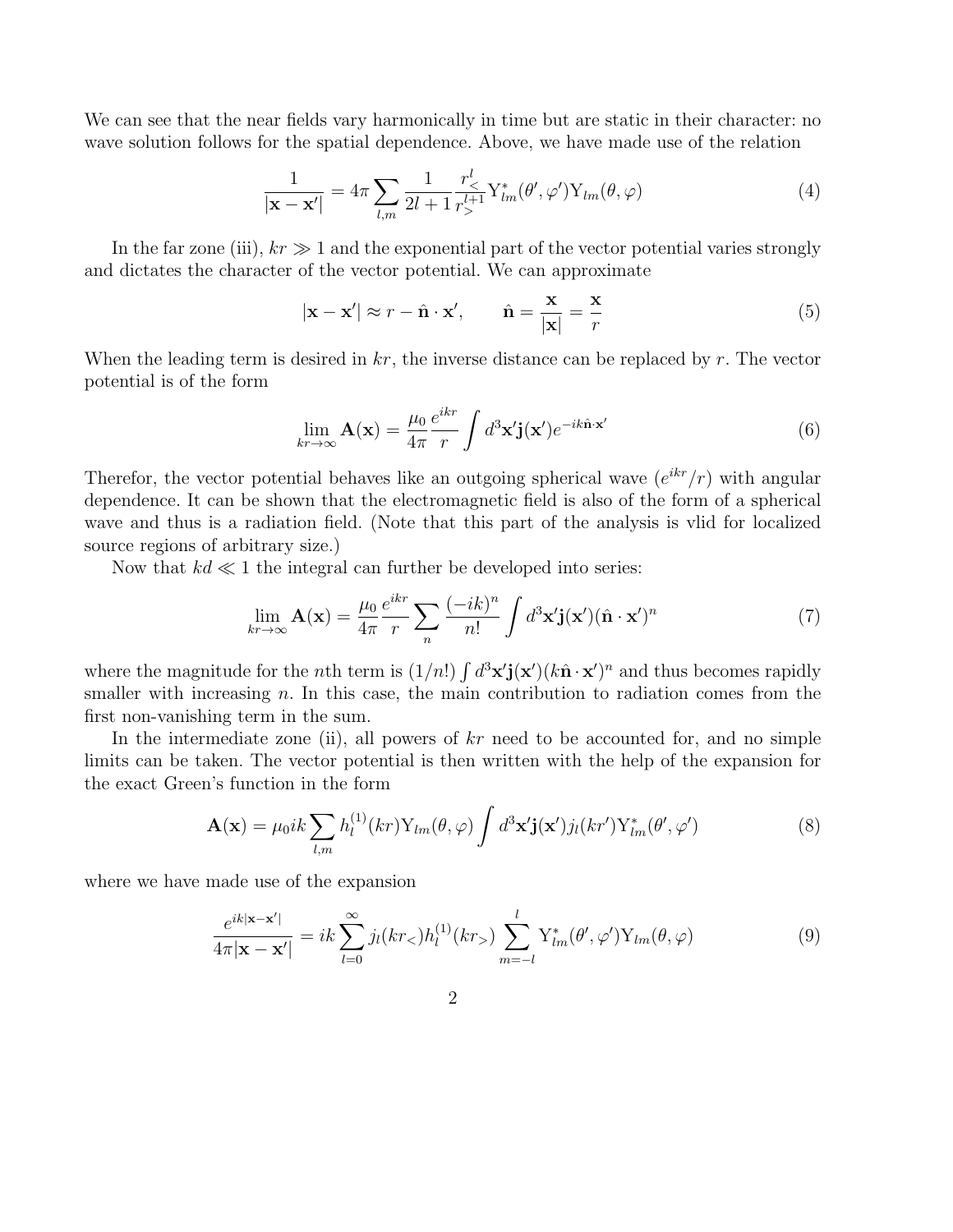where  $r<sub>lt</sub> = min(r, r'), r<sub>gt</sub> = max(r, r'),$  and j<sub>l</sub> and  $h_l^{(1)}$  $\binom{1}{l}$  are the spherical Bessel and Hankel functions.

Again when  $kd \ll 1$ , the j<sub>l</sub>-functions can be approximated and the result is of the same form as the near zone result, when the following replacement is carried out:

$$
\frac{1}{r^{l+1}} \to \frac{e^{ikr}}{r^{l+1}} [1 + a_1(ikr) + a_2(ikr)^2 + \ldots + a_l(ikr)^l]
$$
(10)

The coefficients  $a_i$  derive from the explicit expansions of the Hankel functions. This end result allows us to see the transition from the near-zone  $kr \ll 1$  static field to the far-zone  $kr \gg 1$ radiation field.

## 2 Electromagnetic field of an electric dipole

If only the first term in kd is kept in the expansion of the vector potential, one obtains

$$
\mathbf{A}(\mathbf{x}) = \frac{\mu_0}{4\pi} \frac{e^{ikr}}{r} \int d^3 \mathbf{x'} \mathbf{j}(\mathbf{x'}) \tag{11}
$$

which holds everywhere outside the source region (this follows from the intermediate-zone results above). With the help of partial integration,

$$
\int d^3 \mathbf{x}' \mathbf{j} = -\int d^3 \mathbf{x}' \mathbf{x}' (\nabla \cdot \mathbf{j}) = -i\omega \int d^3 \mathbf{x}' \mathbf{x}' \rho(\mathbf{x}') \tag{12}
$$

where the substitution term disappears (the source region is constrained) and, according to the continuity equation,  $i\omega \rho(\mathbf{x}') = \nabla \cdot \mathbf{j}(\mathbf{x}')$ . The vector potential is thus

$$
\mathbf{A}(\mathbf{x}) = -\frac{i\mu_0 \omega}{4\pi} \mathbf{p} \frac{e^{ikr}}{r},\tag{13}
$$

where **p** is the electric dipole moment  $\mathbf{p} = \int d^3\mathbf{x}'\mathbf{x}' \rho(\mathbf{x}')$ .

The electromagnetic fields are

$$
\mathbf{H} = \frac{ck^2}{4\pi} (\hat{\mathbf{n}} \times \mathbf{p}) \frac{e^{ikr}}{r} (1 - \frac{1}{ikr})
$$
\n
$$
\mathbf{E} = \frac{1}{4\pi\epsilon_0} \left( k^2 (\hat{\mathbf{n}} \times \mathbf{p}) \times \hat{\mathbf{n}} \frac{e^{ikr}}{r} + (3\hat{\mathbf{n}} (\hat{\mathbf{n}} \cdot \mathbf{p}) - \mathbf{p}) (\frac{1}{r^2} - \frac{ik}{r}) \frac{e^{ikr}}{r} \right)
$$

We note that the magnetic field is always transverse but that the electric field has both longitudinal and transverse components.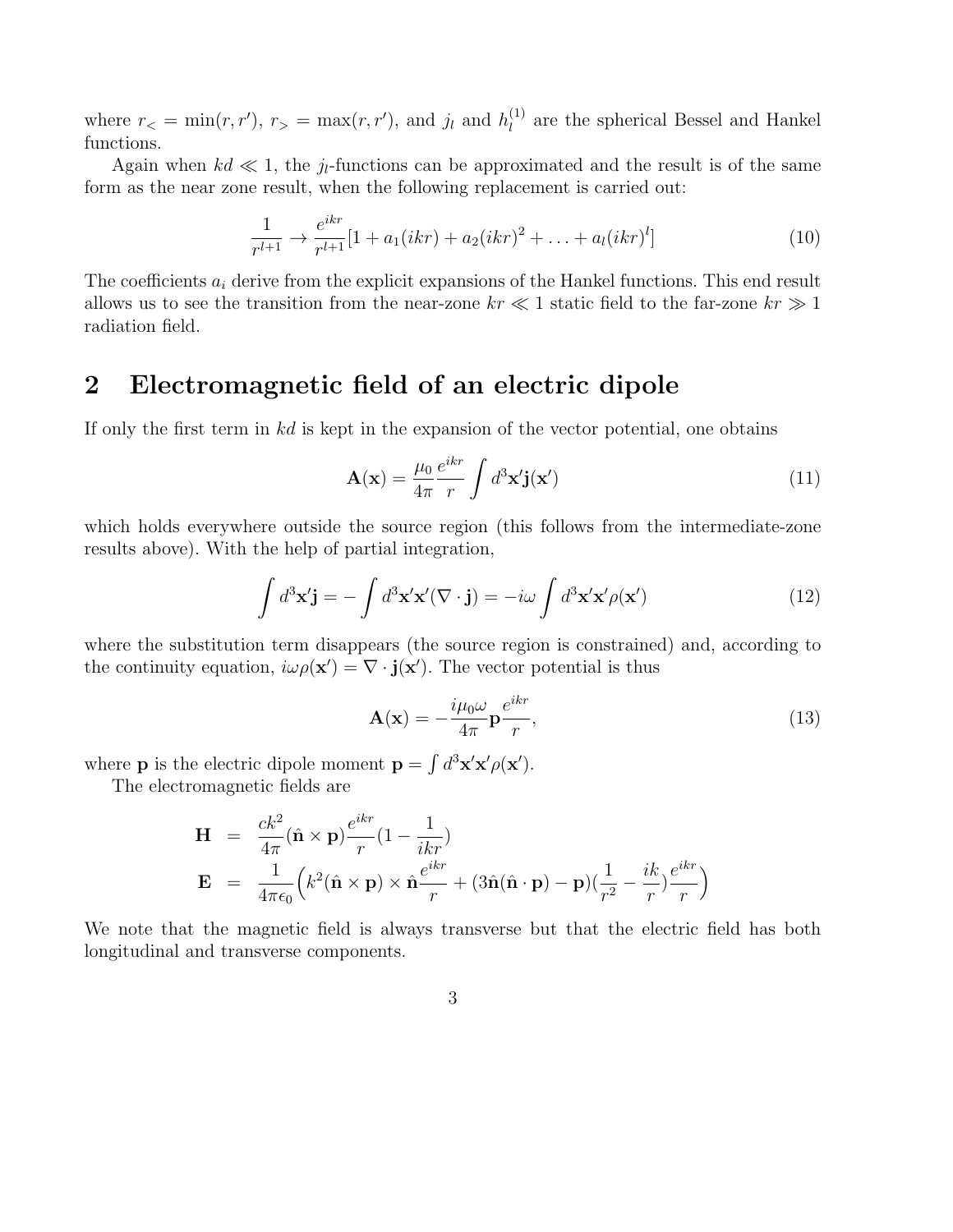In the far zone,

$$
\mathbf{H} = \frac{ck^2}{4\pi} (\hat{\mathbf{n}} \times \mathbf{p}) \frac{e^{ikr}}{r}
$$

$$
\mathbf{E} = \zeta_0 \mathbf{H} \times \hat{\mathbf{n}}
$$

which shows the typical form of a spherical wave.

In the near zone,

$$
\mathbf{H} = \frac{i\omega}{4\pi} (\hat{\mathbf{n}} \times \mathbf{p}) \frac{1}{r^2}
$$

$$
\mathbf{E} = \frac{1}{4\pi\epsilon_0} (3\hat{\mathbf{n}} (\hat{\mathbf{n}} \cdot \mathbf{p}) - \mathbf{p}) \frac{1}{r^3}
$$

The electric field is, except for the harmonic time dependence, that of a static lectric dipole. The field  $\zeta_0$ **H** is smaller, by a factor of kr, than the field **E** so, in the near zone, the field is electric in its nature. In the static limit  $k \to 0$ , the magnetic field disappears and the near zone extends to infinity.

The power radiated by the vibrating dipole moment p as per solid angle is

$$
\frac{dP}{d\Omega} = \frac{1}{2}Re(r^2 \hat{\mathbf{n}} \cdot \mathbf{E} \times \mathbf{H}^*)
$$

$$
= \frac{c^2 \zeta_0}{32\pi^2} k^4 |(\hat{\mathbf{n}} \times \mathbf{p}) \times \hat{\mathbf{n}}|^2,
$$

where  $\hat{\mathbf{n}} \times \mathbf{p}$   $\times \hat{\mathbf{n}}$  gives the polarization state. If all components of **p** are in the same phase,

$$
\frac{dP}{d\Omega} = \frac{c^2 \zeta_0}{32\pi^2} k^4 |\mathbf{p}|^2 \sin^2 \theta \tag{14}
$$

which is the typical radiation pattern of an electric dipole  $(\theta$  is here measured from the direction of p). Independently of the phases of the components for p:n, the total radiated power is

$$
P = \frac{c^2 \zeta_0 k^4}{12\pi} |\mathbf{p}|^2
$$
 (15)

## 3 Scattering by small spherical particles in the electric dipole approximation

Light scattering by particles clearly smaller than the wavelength can be studied in the approximation, where the incident field induces an electric dipole moment to the particle. The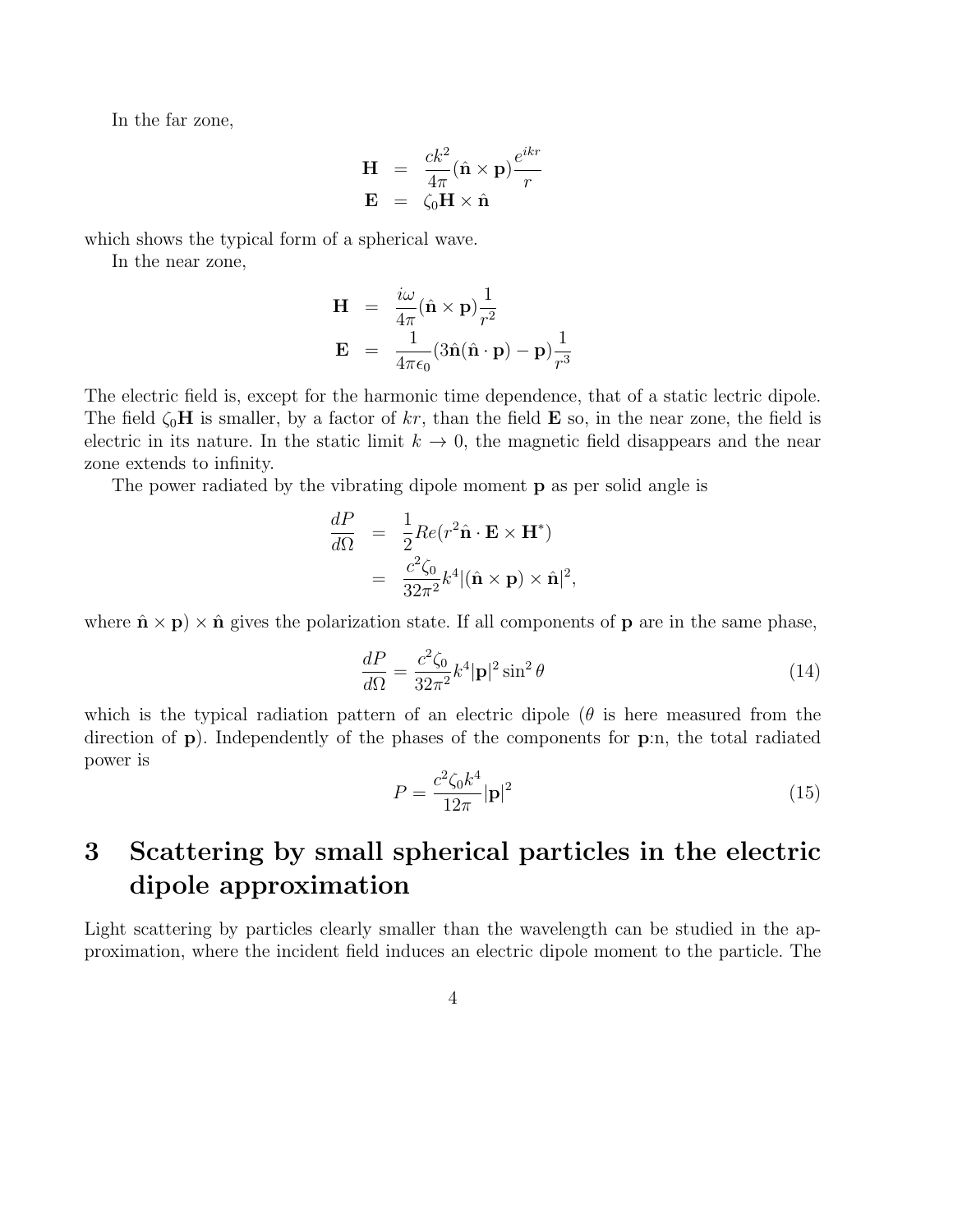dipole fluctuates in a certain phase with the incident field and thus scatters radiation in directions differing from the propagation direction of the incident field. In this case, the dipole moments can be computed using electrostatic methods.

Assume that a monochromatic plane wave is incident on a small scatterer located in free space. Let the propagation direction and polarization vector of the incident field be  $\hat{\mathbf{n}}_0$  and  $\hat{\epsilon}_0$ :

$$
\mathbf{E}_i = \hat{\epsilon}_0 E_0 e^{ik\hat{\mathbf{n}}_0 \cdot \mathbf{x}} \n\mathbf{H}_i = \hat{\mathbf{n}}_0 \times \mathbf{E}_i / \zeta_0
$$

where  $k = \omega/c$  and the time dependence has been assumed harmonic  $(e^{-i\omega t})$ . These fields induce a dipole momentn p in the small particle and the particle radiates energy in (almost) all directions. In the far zone, the scattered fields are of the form

$$
\mathbf{E}_s = \frac{1}{4\pi\epsilon_0} k^2 \frac{e^{ikr}}{r} ((\hat{\mathbf{n}} \times \mathbf{p}) \times \hat{\mathbf{n}})
$$
  

$$
\mathbf{H}_s = \hat{\mathbf{n}} \times \mathbf{E}_s / \zeta_0
$$

where  $\hat{\bf{n}}$  is the dirction of the observer and r the distance from the scatterer. The power scattered in direction  $\hat{\bf n}$  with polarization  $\hat{\epsilon}$  per unit solid angle divided by the incident flux density is the so-called differential cross section

$$
\frac{d\sigma}{d\Omega}(\hat{\mathbf{n}}, \hat{\epsilon}, \hat{\mathbf{n}}_0, \hat{\epsilon}_0) = \frac{r^2 \frac{1}{2\zeta_0} |\hat{\epsilon}^* \cdot \mathbf{E}_s|^2}{\frac{1}{2\zeta_0} |\hat{\epsilon}_0^* \cdot \mathbf{E}_i|^2}
$$
(16)

where the complex conjugation of the polarization vectors is important for proper treatment of circular polarization. Furthermore,

$$
\frac{d\sigma}{d\Omega}(\hat{\mathbf{n}}, \hat{\epsilon}, \hat{\mathbf{n}}_0, \hat{\epsilon}_0) = \frac{k^4}{(4\pi\epsilon_0 E_0)^2} |\hat{\epsilon}^* \cdot \mathbf{p}|^2, \tag{17}
$$

where the  $\hat{\mathbf{n}}_0$ ,  $\hat{\epsilon}_0$  -dependence is implicit in **p**. We can see that the differential and total cross sections of the dipole scatterer are both proportional to  $k^4$ :een and  $\lambda^{-4}$ :een (Rayleigh's law). Assume that the scatterer is a small sphere (radius a) with the relative permittivity  $\epsilon_r = \epsilon/\epsilon_0$ . According to electrostatics, the dipole moment of the sphere is

$$
\mathbf{p} = 4\pi\epsilon_0 \left(\frac{\epsilon_r - 1}{\epsilon_r + 2}\right) a^3 \mathbf{E}_i
$$
\n(18)

so that

$$
\frac{d\sigma}{d\Omega} = k^4 a^6 \left| \frac{\epsilon_r - 1}{\epsilon_r + 2} \right|^2 \left| \hat{\epsilon}^* \cdot \hat{\epsilon}_0 \right|^2 \tag{19}
$$